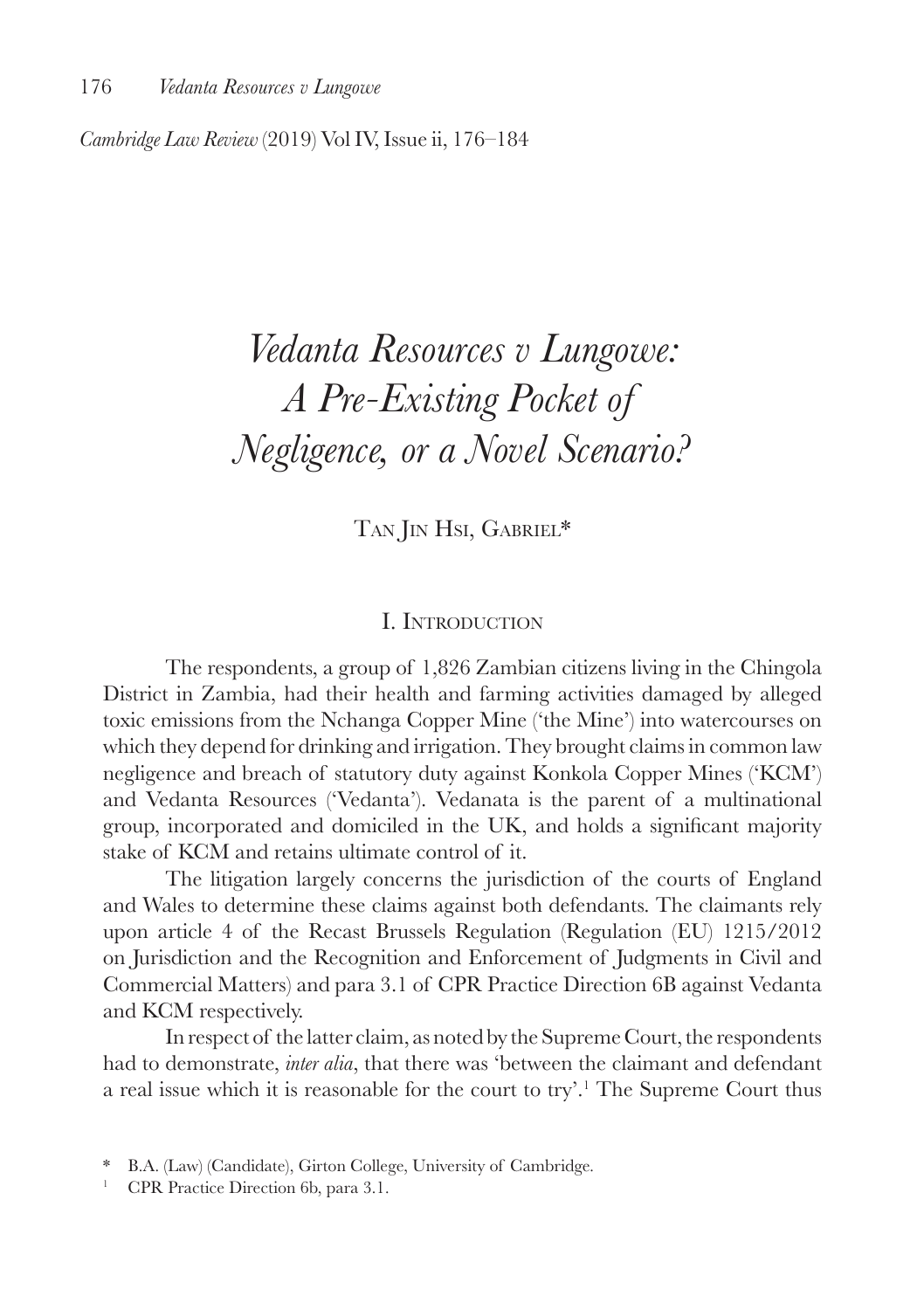had to decide if there was a real issue in respect of the duty of care claim against Vedanta.

## II. JUDGMENT

The judgments of the High Court and the Court of Appeal were largely the same. In both Courts, the point of departure for analysis was the *Caparo*<sup>2</sup> test.<sup>3</sup> In so doing, both Coulson J and Simon LJ appear to have been treating the case as a novel scenario. As clarified in *Robinson*, 4 novel categories of negligence should be developed incrementally, with the Caparo tripartite test used as a framework for inquiry as to whether such an incremental step should be taken. Both judges reached similar conclusions that a duty of care claim was arguable, and hence admissible.<sup>5</sup>

By contrast, in the Supreme Court, Lord Briggs, giving the unanimous judgment of the court, admonished against treating the present case as a novel scenario. Lord Briggs stated that: "the liability of parent companies in relation to the activities of their subsidiaries is not, of itself, a distinct category of liability in common law negligence… Everything depends on the extent to which, and the way in which, the parent availed itself of the opportunity to take over, intervene in, control, supervise or advise the management of the relevant operations… of the subsidiary."6

He continued at [54]: "Once it is recognised that, for these purposes, there is nothing special or conclusive about the bare parent/subsidiary relationship, it is apparent that the general principles which determine whether A owes a duty of care to C in respect of the harmful activities of B are not novel at all. They may easily be traced back as far as the decision of the House of Lords in *Dorset Yacht Co Ltd v Home Office* [1970] AC 1004".

It is trite law that following *Caparo*, the modern approach of the law of negligence operates on the basis of 'traditional categorisation of distinct and recognisable situations as guides to the existence, the scope and the limits of the varied duties of care which the law imposes'.<sup>7</sup> Lord Briggs' approach places the

<sup>2</sup> *Caparo Industries plc v Dickman* [1990] UKHL 2.

<sup>3</sup> *Lungowe v Vedanta Resources plc* [2016] EWHC 975 (TCC) [115]; [2018] 1 WLR 3575 (CA) [83].

<sup>4</sup> *Robinson v Chief Constable of West Yorkshire* [2018] AC 736 (SC) [27], [29].

<sup>5</sup> *Lungowe v Vedanta Resources* (TCC) (n 3) [121]; *Lungowe v Vedanta Resources* (CA) (n 3) [90].

<sup>&</sup>lt;sup>6</sup> *Vedanta Resources v Lungowe* [2019] UKSC 20 [49].<br><sup>7</sup> *Cabara* (n 2) 618: *Robinson* (n 4) [29]

<sup>7</sup> *Caparo* (n 2) 618; *Robinson* (n 4) [29].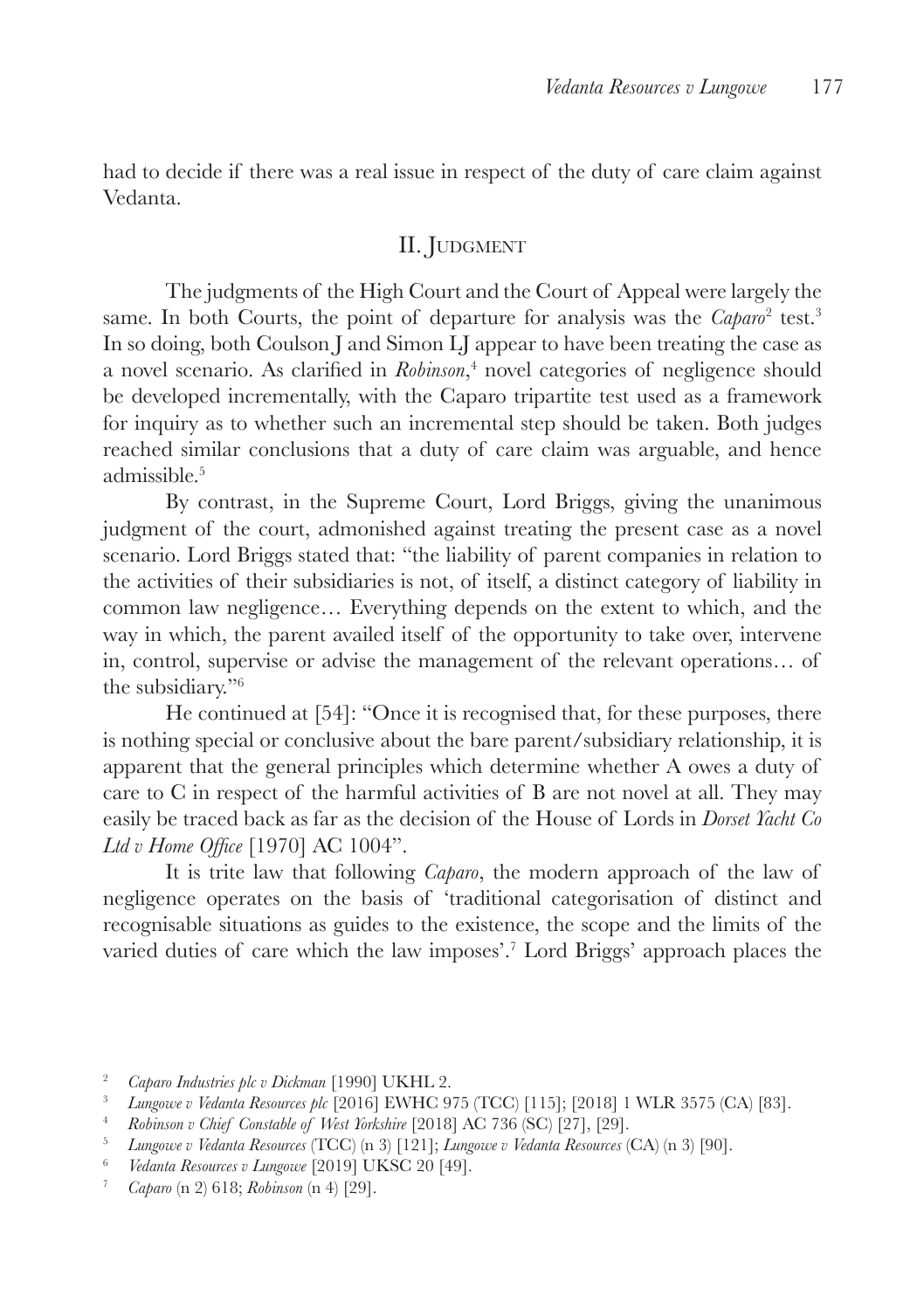case at bar into the same category of situations in which a duty of care is imposed as *Dorset Yacht*.

On the facts, Lord Briggs held that Vedanta assumed responsibility for the maintenance of proper standards of environmental control over the mining activities at the Mine. On this basis, it is well arguable that a sufficient level of intervention by Vedanta in the conduct of operations at the Mine may be demonstrable at trial, so that a duty of care may eventually be found.<sup>8</sup>

## III. Analysis

Various commentators have discussed the jurisdiction element of the *Lungowe* litigation, but little has been said about Lord Briggs' approach to the duty of care issue.

This approach will be the subject of scrutiny in this note. Three issues fall to be discussed. Firstly, does the *Lungowe* scenario belong in the *Dorset Yacht* category of negligence? Secondly, and more broadly, is it advantageous for this line of cases—including *AAA v Unilever*<sup>9</sup> and *His Royal Highness Okpabi v Royal Dutch Shell Plc*<sup>10</sup>—to remain in the *Dorset Yacht* category? Thirdly, and consequently, would it be more appropriate for the *Lungowe* scenario to be treated as a novel (and separate) category of negligence?

A. Does the *lungowe* scenario belong in the dorset yacht category of negligence?

The *Dorset Yacht* type of negligence can be broadly described as an exceptional situation wherein negligence liability is imposed on the basis of a 'pure omission'⸻exceptional because it contravenes the general principle that liability should not arise from purely omitting to do something.<sup>11</sup> The exception attaches liability to a person for the actions of a third-party which causes harm to the claimant. The lynchpin of this pocket of negligence, as was made clear in *Smith v Littlewoods*, is the special relationship between the defendant and the third-party, by virtue of which the former is responsible for controlling the latter.12 This is exemplified by the facts of *Dorset Yacht*. Several borstal boys were working on an island under the control and supervision of three officers. One night, the officers left the boys to their own devices. The boys left the island and boarded, cast adrift,

- <sup>8</sup> *Vedanta Resources v Lungowe* (SC) (n 6) [61].
- <sup>9</sup> *AAA v Unilever* [2018] EWCA Civ 1532.
- <sup>10</sup> *His Royal Highness Okpabi v Royal Dutch Shell Plc* [2018] EWCA Civ 191.
- <sup>11</sup> *Smith v Littlewoods Organisation Ltd* [1987] AC 241 (HL) 247.
- <sup>12</sup> *ibid* 272; Michael A Jones, Anthony M Dugdale, Mark Simpson (eds), *Clerk & Lindsell on Torts* (22nd Ed, Sweet & Maxwell 2017) 8–55.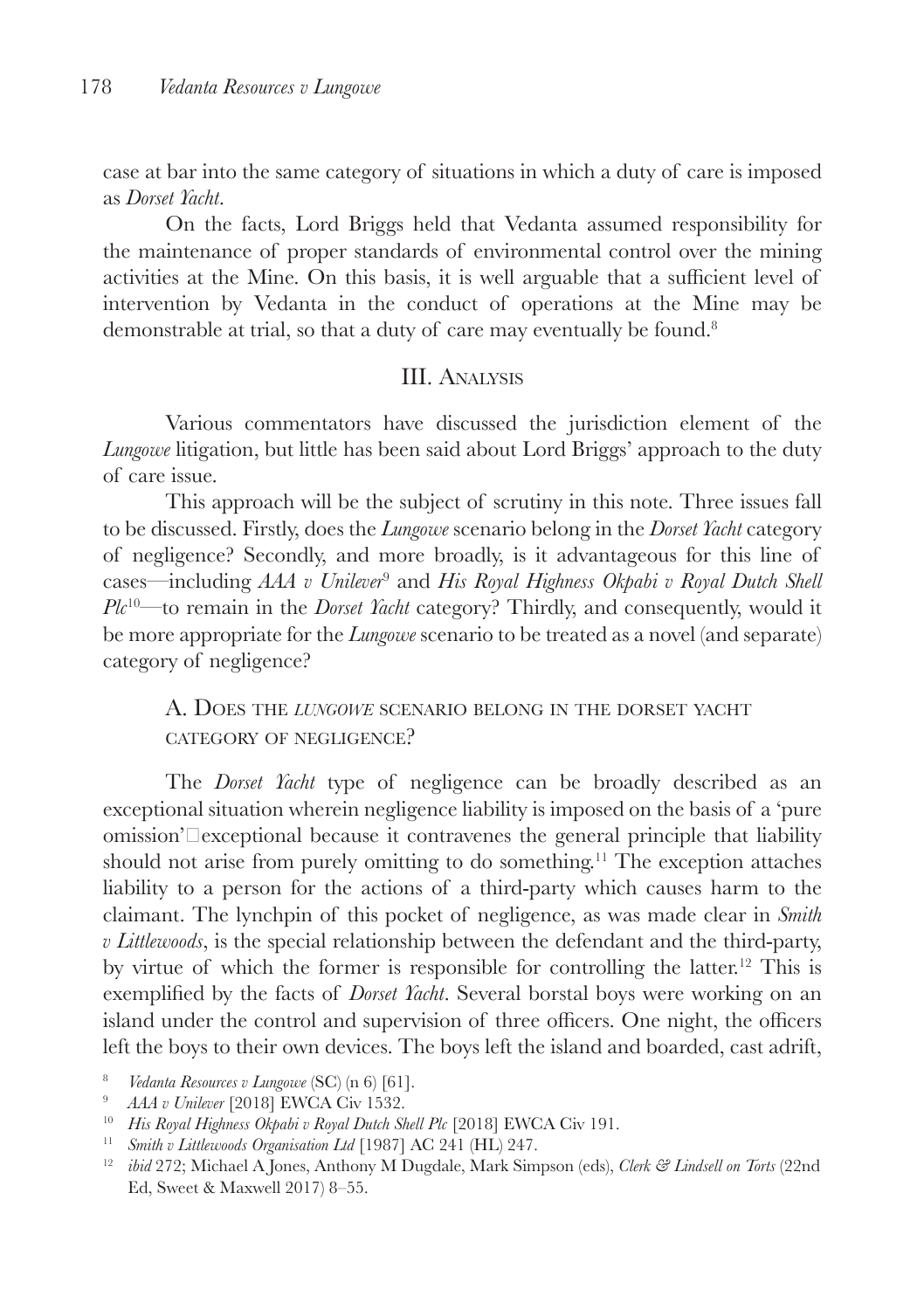and damaged the plaintiff's yacht which was moored offshore. The Court held that because the officers had a responsibility to control the boys, they were liable for their misdemeanours, and thus owed the plaintiff a duty of care.<sup>13</sup>

At first blush, *Lungowe* appears to be an analogous case. As Lord Briggs rightly points out, parent and subsidiary are separate legal entities. The parent-subsidiary relationship does not attract liability per se, merely presenting an opportunity for control.14 But one must take care to ask this question in a substantive manner namely, whether the parent was controlling the aspect of the subsidiary which caused the harm. In short, the touchstone of the duty of care here is, like in *Dorset Yacht*, the control party A exercises over the actions of party B which gives rise to the harm.

However, the problem is that control can exist in many forms; it is a loose descriptor for many different types of special relationships between the defendant and the third-party in which it may be suitable to impose a duty of care. We have to be specific about the nature and extent of control. A recurring theme in the cases inhabiting the *Dorset Yacht* category of negligence is the custodial relationship between the defendant and the third-party, typified by physical custody of the latter.

In *Ellis v Home Office*,<sup>15</sup> the plaintiff, when a prisoner at Winchester Prison, suffered injuries as a result of an assault by another prisoner and sued the Home Office in negligence. In possessing physical custody of the third-party, the control the defendant had over him was immediate and absolute. A similarly high level of control can be found in *Carmarthenshire County Council v Lewis*, 16 wherein the thirdparty, a four-year-old boy, was attending a nursery school under the management of the appellant council. While not being attended by a teacher, the child ran into the road and caused an accident on the highway to a driver trying to avoid him. The child was in the physical custody of the school while he was in attendance, and the teachers undertook full responsibility for the safety and welfare of their students. In *Home Office*, the borstal boys, who caused damage to the plaintiff's yacht, were in the physical custody and supervision of borstal officers.

In fact, Lord Diplock's judgment in *Dorset Yacht* positions physical custody at the front and centre of the duty of care to be recognised. He held that:

A is responsible for damage caused to the person or property of B by the tortious act of C (a person responsible in law for his own acts) where the relationship between A and C has the characteristics (1) that A has the *legal right to detain C in penal custody*

<sup>13</sup> *Dorset Yacht Co Ltd v Home Office* [1970] AC 1004 (HL) 1034, 1038, 1039, 1071.

<sup>14</sup> *Vedanta Resources v Lungowe* (SC) (n 6) [54].

<sup>15</sup> *Ellis v Home Office* [1953] 2 QB 135 (CA).

<sup>16</sup> *Carmarthenshire County Council v Lewis* [1955] AC 549 (HL).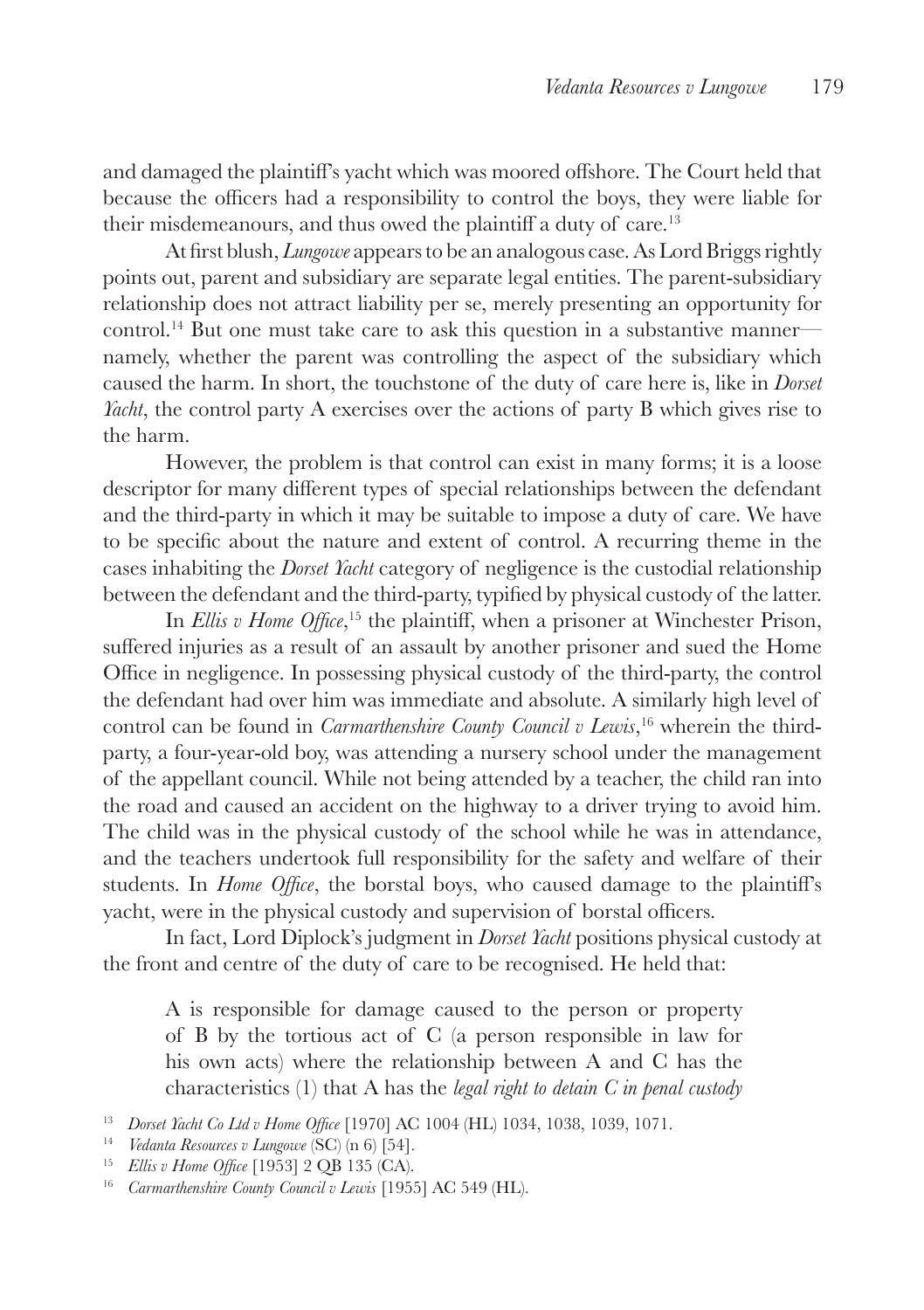and to *control his acts while in custody*; (2) that A is *actually exercising his legal right of custody of C* at the time of C's tortious act and (3) that A if he had taken reasonable care in the exercise of his right of custody could have prevented C from doing the tortious act which caused damage to the person or property of B; and where also the relationship between A and B has the characteristics (4) that at the time of C's tortious act A has the *legal right to control the situation of B or his property as respects physical proximity* to C and (5) that A can reasonably foresee that B is likely to sustain damage to his person or property if A does not take reasonable care to prevent C from doing tortious acts of the kind which he did.17 [Emphasis added]

Criteria (1), (2), (3) and (4) above strictly require some form of physical detention of the third-party by the defendant. Lord Diplock had also decided the case as a "rational extension of the relationship between the custodian and the person sustaining the damage which was accepted in *Ellis v Home Office*… and *D'Arcy v Prison Commissioners*… as giving rise to a duty of care on the part of the *custodian* to exercise reasonable care in *controlling* his detainee". [emphasis added].<sup>18</sup> It would surprise him today if he was told that his judgment was understood as only requiring the defendant to exercise some measure of control, loosely understood, over the third-party, absent any physical detention. The essence of this pocket of negligence, therefore, is physical custody, not merely control.

But even if we do not understand the *Dorset Yacht* line of cases so narrowly and stick with a 'control' in an open-ended sense, the pattern that emerges here cannot be ignored. Physical custody is a recurring theme in the cases inhabiting this pocket of negligence. At the very least, this underscores the high threshold of control necessary for an individual to be held liable for the actions of another.

Having regard to the evidence, $19$  the most that can be said is that (1) Vedanta had overall oversight of KCM's activities, with a particular governance framework to prevent surface and ground water contamination by their operations, (2) Vedanta had a duty to provide various services and undertake feasibility studies into mining projects in accordance with accepted environmental practices, and (3) Vedanta was responsible for the provision of environmental and safety training to its subsidiaries. But Vedanta never had direct involvement with the Mine. 'Support', 'guidance', 'supervision' and 'oversight' (albeit to a high degree) are the words that come to mind, but it would be a stretch to say Vedanta 'controlled' the mining

<sup>17</sup> *Dorset Yacht* (n 13) 1063–4.

<sup>18</sup> *ibid* 1071.

<sup>19</sup> *Lungowe v Vedanta Resources* (CA) (n 3) [84].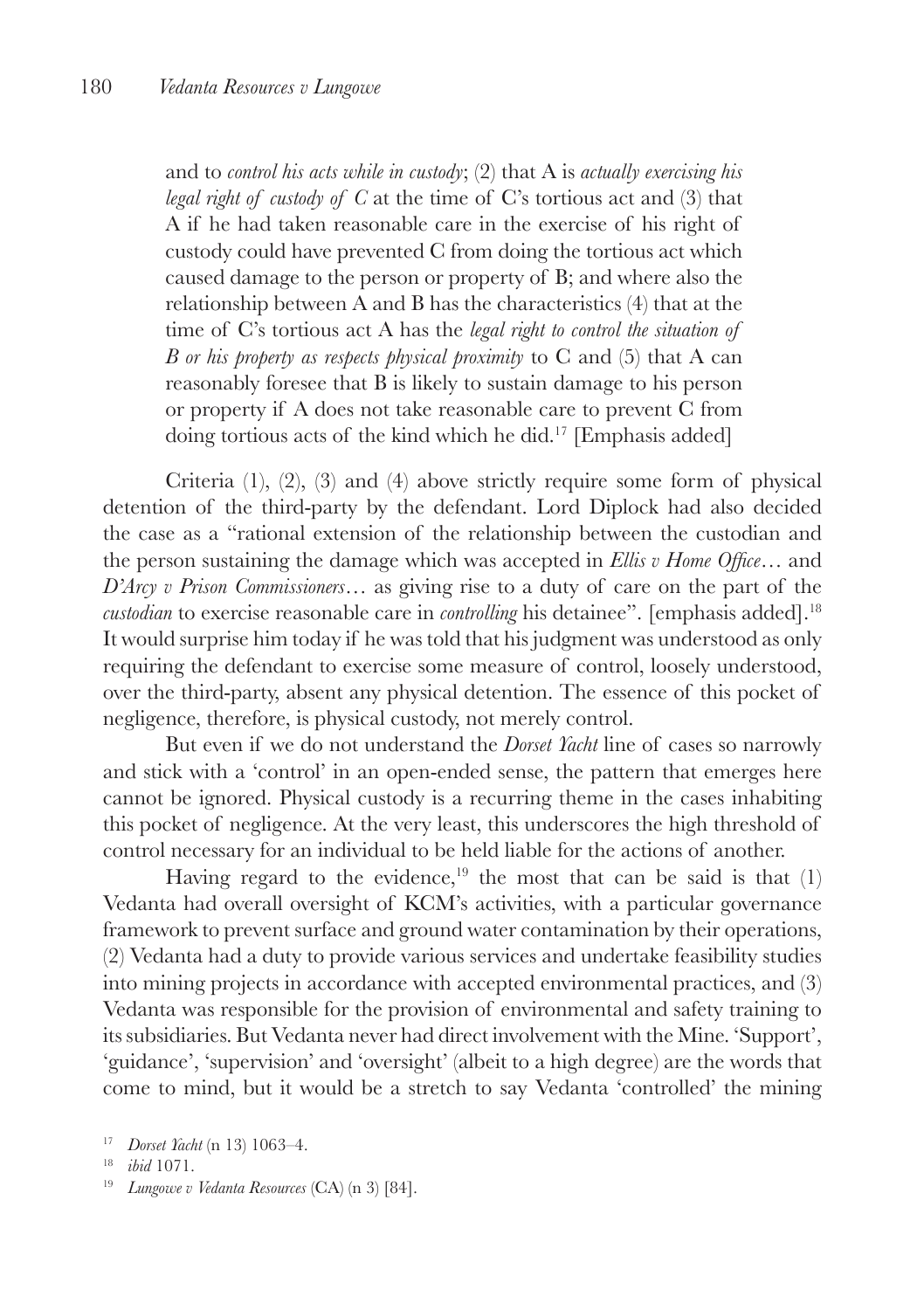operations which gave rise to the claims, at least not in the same sense exemplified by *Dorset Yacht*, *Carmarthenshire v Lewis*, and *Ellis v Home Office*.

By grouping the *Lungowe* case together with the *Dorset Yacht* line of cases, Lord Briggs compared the cases at a remarkably high level of abstraction. He, like many others, understood 'control' in a loose, open-ended sense. There was little regard for the specificity of control which the three cases featured, and, by extension, the high standard of control required. 'Control' becomes an umbrella term describing many different types of special relationships between defendants and third-parties, each of which warranting an exception to the pure omissions principle. It is not a precise term with which we can benchmark the duty of care in pure omissions cases, as it ideally should be.

It has to be recognised that *Lungowe* is, in an essential respect, different from other cases which co-exist in this sphere of negligence. At best, it exists on the periphery; at worst, it does not belong. Either way, it has to be acknowledged that recognising a duty of care in *Lungowe* would be an incremental expansion of the law. The only question is how big that incremental step is; this depends on how narrowly we construe the *Dorset Yacht* duty of care, and how different we think *Lungowe* is from that.

## B. Is it advantageous for parent-subsidiary-claimant scenarios to remain in the *dorset yacht* pocket of negligence?

Here, we take a step back and look at the larger picture, including other cases featuring the same factual matrix as *Lungowe*. It would not be advantageous to analyse such cases through the prism of control supplied by *Dorset Yacht*, because it would be difficult for a duty of care to arise in such cases. As Sir Geoffrey Vos C mentioned in *Okpabi*, "it would be surprising if a parent company were to go to the trouble of establishing a network of overseas subsidiaries with their own management structures it if intended itself to assume responsibility for the operations of each of those subsidiaries. The corporate structure itself tends to militate against the requisite proximity".20

A tour d'horizon of the relevant cases supports this argument. In *Lungowe*, both the Court of Appeal and the Supreme Court found a duty of care claim to be arguable, but the facts of the case are exceptional. The parent company explicitly took charge of particular problems with discharges into water and the mine in Zambia, abiding to a governance framework to prevent such contamination. It undertook a contractual obligation to provide geographical and mining services to KCM. It was required to procure feasibility studies into mining projects in

<sup>20</sup> *His Royal Highness Okpabi* (n 10) [196].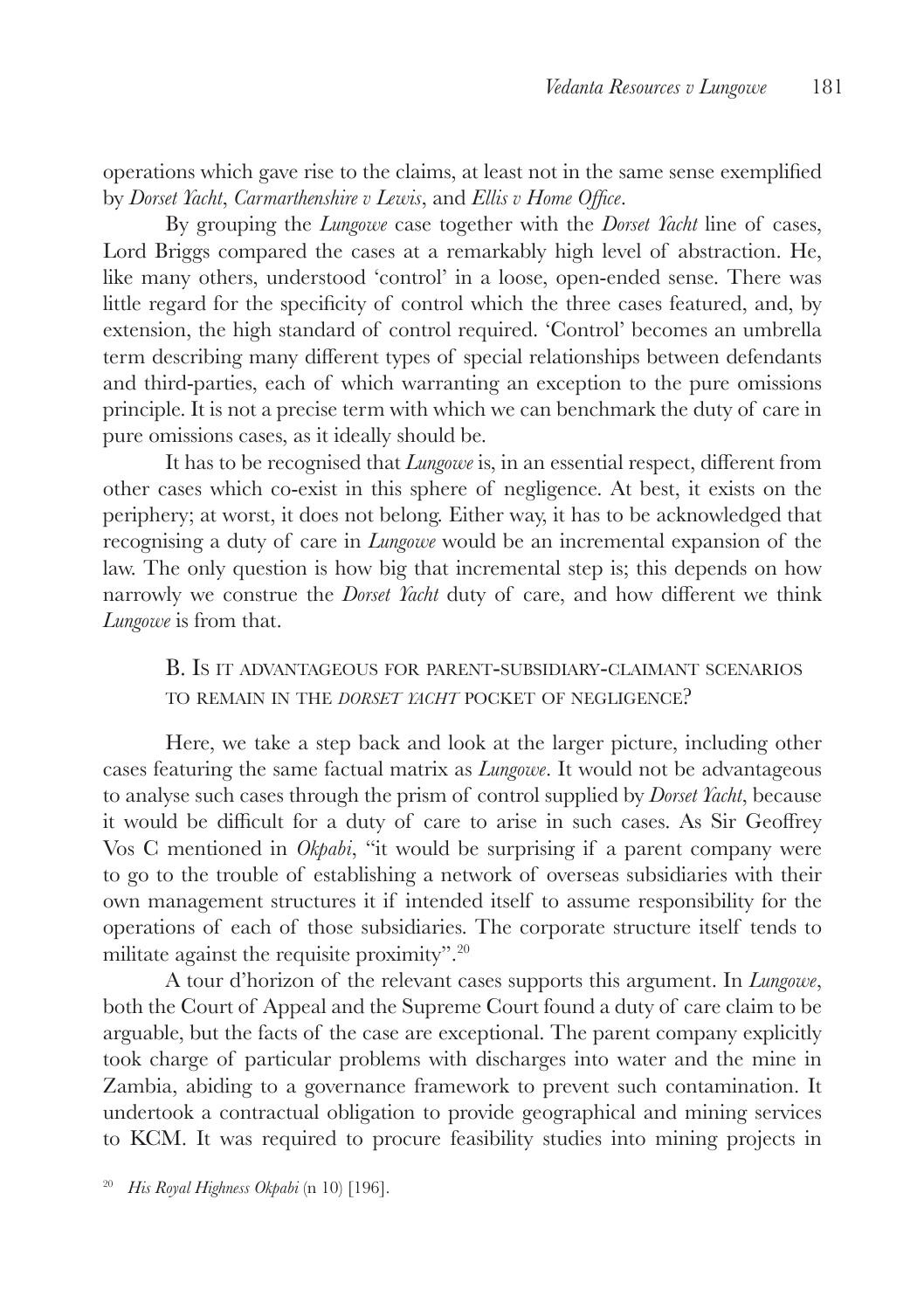accordance with accepted environmental standards. It provided environmental and technical training.21

Other cases remain a far cry from that. Rather than exercising effective control over the particular operation which gave rise to the claim, the parent companies in those cases merely exercise overall control of the subsidiary's operations. In *AAA v Unilever*, the claimants were workers and residents on a tea plantation in Kenya operated by the Kenyan operating company (UKTL), which was owned by a UK-registered parent company (Unilever). Following outbreaks of violence in 2007, the claimants claimed UKTL and Unilever had breached a duty of care to them in failing to take steps to prevent the violence, during which mobs killed, raped, and injured the appellants and their families. The parent company, Unilever, had "ultimate responsibility for the management, general affairs, direction and performance of the business as a whole", $^{22}$  but it was the subsidiary, UTKL, which prepared its own "crisis and emergency management" policy, and was not subject to the direction or advice of Unilever.

*Okpabi* tells the same tale. Following oil spills in Nigeria, claims were brought against the Nigerian operating company (SPDC) and its UK-registered parent (RDS), which was the parent of many subsidiaries worldwide (the Shell group). It was SDPC that was licensed in Nigeria to carry out the activities with which the spills were associated. The most that RDS did was issue mandatory policies, standards, practices, and a system of supervision and oversight across all its subsidiaries in the shell group, SPDC included,<sup>23</sup> but this was far from exercising material control<sup>24</sup>

Following the recent surge of litigation involving parent companies and their subsidiaries—from *Chandler v Cape*25 to *Lungowe*—multi-national corporations around the world would likely be scrambling to distance themselves as much as they reasonably can from the operations of their subsidiaries, so as to minimise the control they exercise and hence the liability they would incur should things go pear-shaped. This would make it even harder than it already is for a duty of care,

- <sup>21</sup> *Lungowe v Vedanta Resources* (CA) (n 3) [84].
- <sup>22</sup> *AAA v Unilever* (n 9) [17].
- <sup>23</sup> *His Royal Highness Okpabi* (n 10) [86].
- <sup>24</sup> *ibid* [122]–[123].
- <sup>25</sup> *Chandler v Cape* [2012] 1 WLR 3111; [2012] EWCA Civ 525.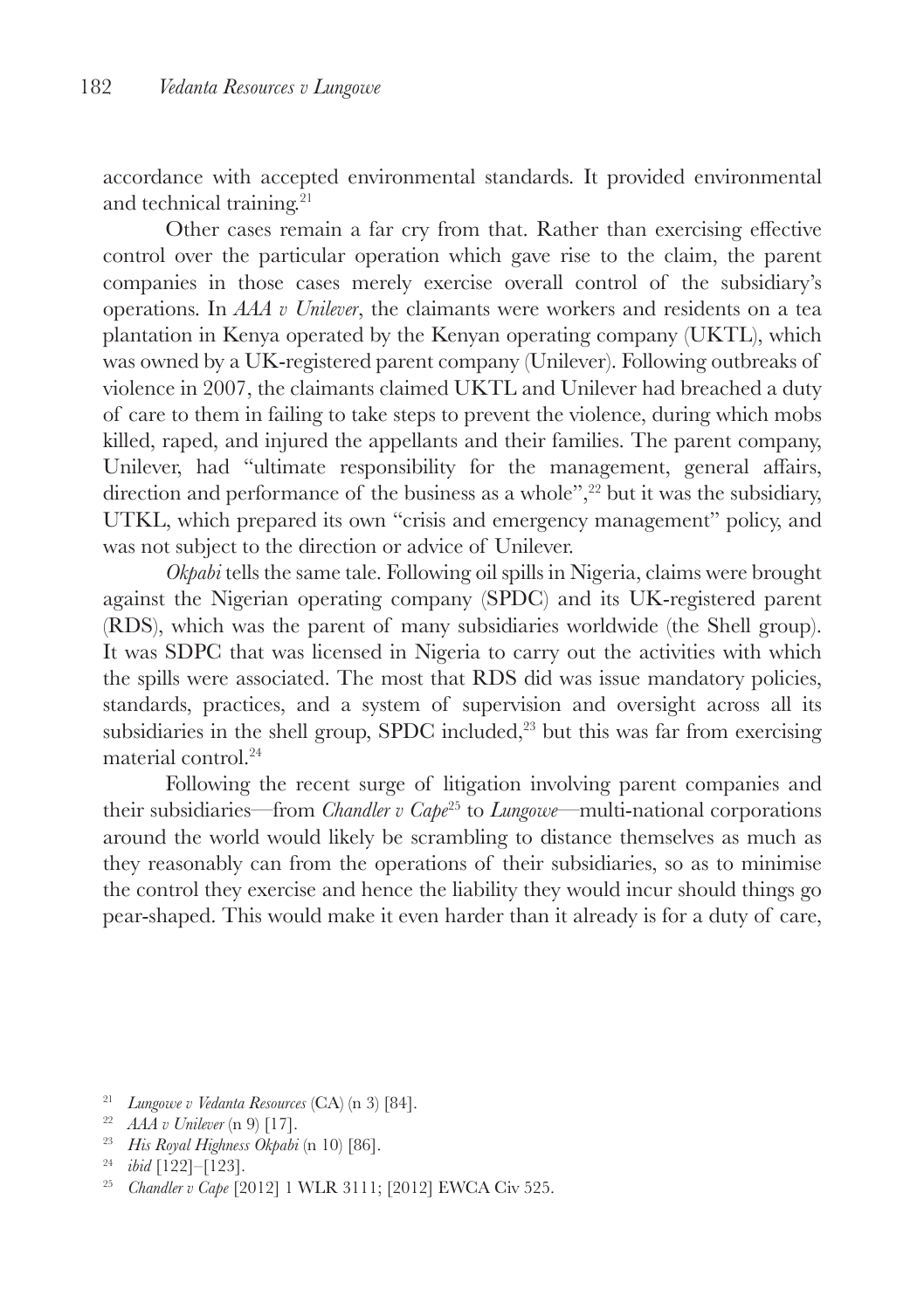on the basis of control, to be found moving forward. Should we continue down the lane of control, the prospect of redress for such victims looks bleak.

C. Would it be more appropriate for *lungowe* to exist in <sup>a</sup> novel (and separate) category of negligence?

Various difficulties with Lord Briggs' approach in *Lungowe* have been demonstrated. Perhaps this explains why in *Thompson v Renwick*, <sup>26</sup> *Lungowe v Vedanta Resources* (in the Court of Appeal), and *Okpabi*, the Caparo factors were used, treating the case like a novel scenario.27 It is suggested that, in the Supreme Court, *Lungowe* should have been treated the same.

One significant advantage to such an approach is the opportunity for the court to finally discuss the policy implications of recognising a duty of care in this area of law. When new cases fall within established categories of negligence, discussion about policy considerations—the fairness, justness, and reasonableness of finding a duty of care—become otiose, as clarified in *Robinson*. 28 And so it was not surprising for the UK Supreme Court to make no mention of the policy implications of finding a duty of care owed by Vedanta to the claimant.

But this area of law is a minefield of policy arguments. The issue of opening the floodgates to indeterminate liability, for instance, rears its ugly head yet again, especially if companies are, like the parent company in *Okpabi*, establishing mandatory policies and standards across all their subsidiaries across the world.29 If a duty of care can be found in respect of the activities of one subsidiary, on that same basis, duties of care can potentially be found in respect of the activities of all its subsidiaries. There are also glaringly obvious implications this will have on the corporate structures of multi-national companies across the world. Some discussion about the economic advantages and disadvantages to finding the *Lungowe* duty of care is warranted.

Moreover, treating *Lungowe* separately from *Dorset Yacht* would achieve more rigour in the categorisation of situations in which a duty of care is found in this area of the law. On an abstract level, control is, like in Home Office, the kernel of the duty of care here. But control comes in many forms. It would not be splitting hairs to see that the control between the borstal boys and the officers is of a different nature from the control between Vedanta and KCM, the former relationship

<sup>29</sup> *His Royal Highness Okpabi* (n 10) [121].

<sup>26</sup> *Thompson v Renwick* [2014] EWCA Civ 635.

<sup>27</sup> *Thompson v Renwick* (n 26) [28]; *Lungowe v Vedanta Resources* (CA) (n 3) [83]; *His Royal Highness Okpabi* (n 10) [84]–[85].

<sup>28</sup> *Robinson* (n 4) [26].